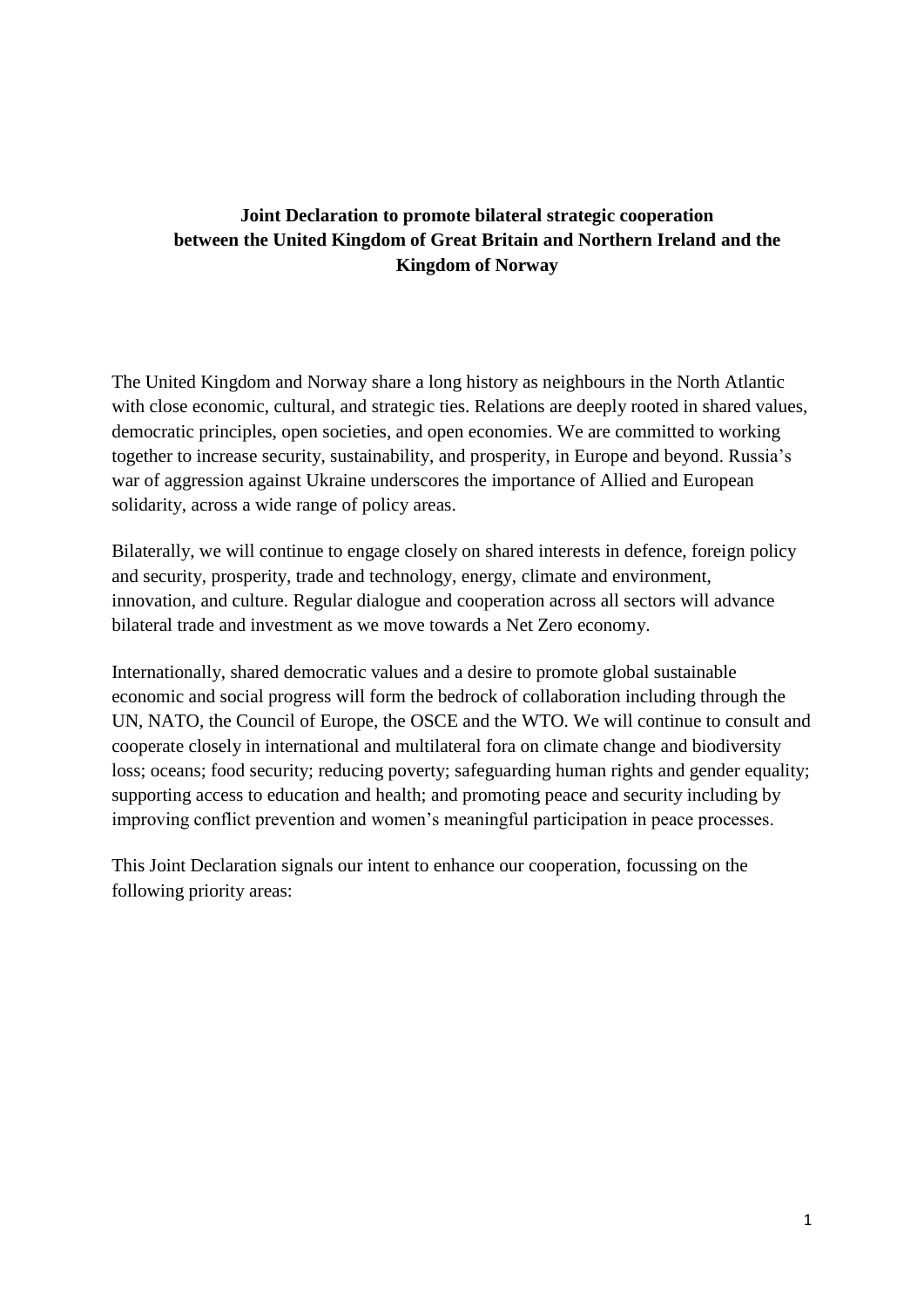#### **Security and defence**

As long-standing allies, the United Kingdom and Norway share a strong commitment to promoting Euro-Atlantic security and security in the High North. Through bilateral agreements, the Security Policy Dialogue, and the United Kingdom-Norway MOU on the enhancement of bilateral defence cooperation, we will continue to cooperate in a wide range of defence and security activities including cyber cooperation, intelligence sharing, counterterrorism and under-sea threats.

- Maintain Allied solidarity in NATO, strengthen NATO collective defence and cohesion through an updated Strategic Concept, reinforce the trans-Atlantic bond and ensure that the Alliance remains flexible and responsive to all threats and challenges.
- Promote the interoperability of our armed forces through joint operations, training and exercises, bilaterally and with NATO Allies and Joint Expeditionary Force partners.
- Building on our long-standing Commando Force cooperation through our coordinated activity in the North Atlantic and in the High North.
- Uphold close bilateral dialogue on strategic issues in Northern Europe, the North Atlantic, and the Arctic, as well as through continued regular consultations within the Joint Expeditionary Force, Northern Group, and in NATO.
- Strengthen cooperation to bolster Ukraine's defence capabilities, inter alia through the British-led fund to provide military equipment to Ukraine.
- Encourage close cooperation between NATO and the EU, promoting complementarity of EU defence initiatives with NATO and participation of non-EU NATO Allies. Cooperation should continue to address hybrid threats, facilitate military mobility, enhance maritime security, and cyber security, progress the Women Peace & Security agenda, strengthen exchanges on climate and security, as well as on defence capabilities, defence industry and research, and exercises.
- Increase deterrence and resilience capabilities to counter interference in democratic processes, and protect against espionage, disinformation, and cyber operations. Strengthen collaboration to address these challenges by sharing information and best practices bilaterally and regionally.
- Promote good governance and anti-corruption in the defence and security sector, as Lead Nations of NATO's Building Integrity programme.
- Build on our existing close co-operation and exchanges of good practice in resilience and crisis management, bilaterally and through additional engagement with NATO.
- Explore opportunities for closer bilateral engagement on global Maritime Security concerns reflecting our status as seafaring nations.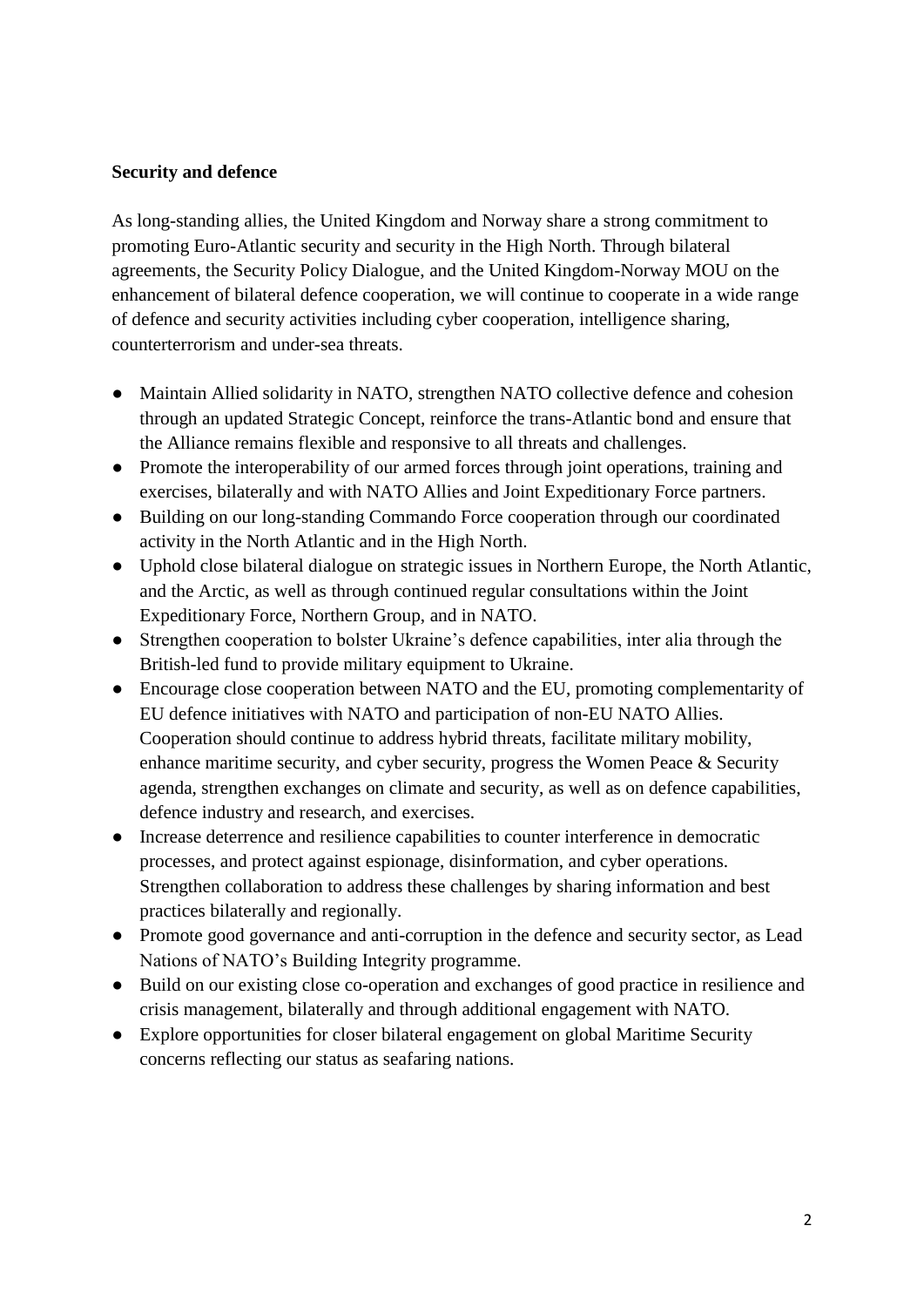### **Global challenges**

The United Kingdom and Norway are committed to working jointly within the UN and relevant regional fora, to support peaceful cooperation and governance, prevent conflict, respond to crises, and promote human rights. Through a close and structured partnership, we are committed to:

- Promote a sustainable global development that leaves no one behind, adhering to the principle of the UN Funding Compact and the 2030 Agenda.
- Promote democracy, human rights, humanitarian law and the rule of law, through the UN, the Council of Europe, NATO, the OSCE and the OECD.
- Strengthen bilateral engagement and collaboration on conflict prevention, mediation and peace process support, including in specific countries of mutual interest, and to deepen cooperation on the Women Peace & Security Agenda; Cooperate to reduce the humanitarian threats of explosive remnants of war.
- Cooperate to enable the UN Security Council to consider the climate-related security risks in specific country contexts, and to assess the possible impact of climate change on all aspects of the Council's work.
- Facilitate cooperation on health security and global health and support international responses through the UN, the WHO and through new financing methods and initiatives.
- Maintain our commitment to global equitable access to vaccines, therapeutics and diagnostics through the ACT-Accelerator including its COVAX facility; and develop countermeasures through the Coalition for Epidemic Preparedness Innovations.
- Defend and advance comprehensive sexual reproductive health and rights through international fora such as the FP2030 initiative and the Global Financing Facility.
- Build on the close and enduring links between the United Kingdom and Norway on polar matters as outlined in the United Kingdom-Norway High Level Arrangement on cooperation on Polar Affairs.

#### **Energy, economic and investment cooperation**

The United Kingdom and Norway share a common interest in a rules-based multilateral trade regime and are committed to promoting welfare and prosperity in our two countries as well as globally. The United Kingdom and Norway are ideal partners in building a green economy and supporting an accelerated green transition that enhances regional energy security in the North Sea region, through: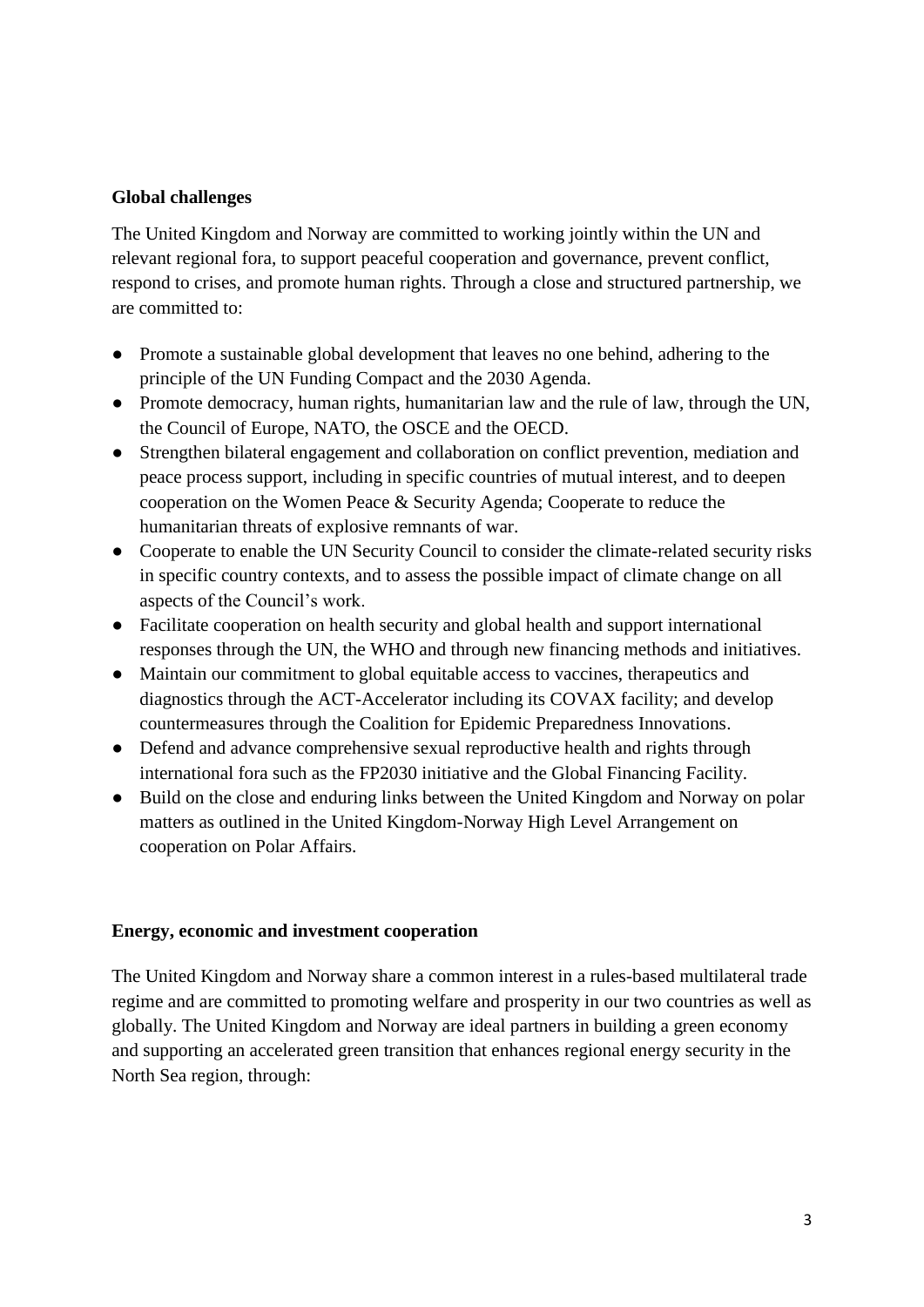- Consulting on economic and trade policy to shape rules-based economic cooperation, including the multilateral trade system.
- Ensuring efficient implementation of the Free Trade Agreement.
- Identifying opportunities for collaboration aimed at strengthening the resilience of critical supply chains.
- Discussing transformation strategies towards 'blue, green and smart' economies (oceans, environment and technology).
- Strengthening our close and strategically important energy relationship, based around energy trade, climate change commitments, resource management of the North Sea Basin and our longstanding oil and gas relationship.
- Continue our close collaboration for the longer-term sustainable and efficient utilisation of the Basin's unique resources and geography to meet our long-term climate objectives.
- Further cooperation on green and low-emission technology such as offshore wind, offshore grid networks and the potential of hybrid projects;
- Refreshing our existing 2018 MoU for cooperation on carbon capture usage and storage to include closer collaboration on hydrogen.
- Using the EmTech strategic dialogue in the Digital Trade Chapter of the Free trade agreement to promote the sustainable and safe application of emerging technologies.
- Supporting our citizens and underpinning our strong economic ties by continuing our close working on civil judicial cooperation.
- Rolling out the partnership between the FCDO and Norad to mobilise large scale development finance through public markets using the MOBILIST programme.

## **Climate change and environmental issues**

The United Kingdom and Norway will work to promote international ambitions on climate change and biodiversity loss. Through our commitments on reducing greenhouse gas emissions by 2030 under the Paris Agreement and the Glasgow Climate Pact, and national targets for 2050, we will head for net zero emissions by 2050. Both countries commit to pursuing a high ambition and effective post-2020 Global Biodiversity Framework at the Convention on Biological Diversity COP15.2 in Kunming. The United Kingdom and Norway are global leaders in international climate finance. We intend to: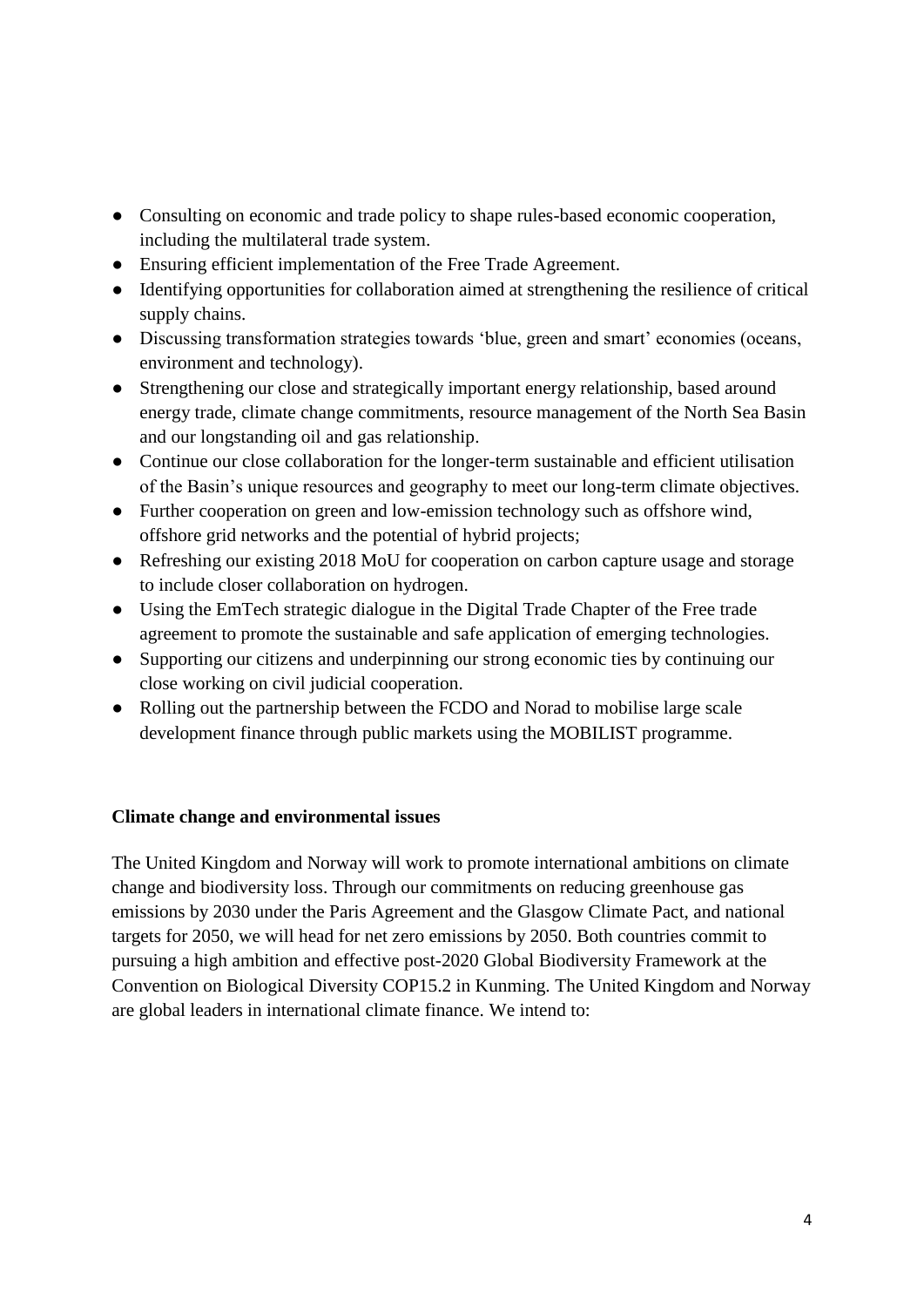- Properly embed climate change and biodiversity loss considerations into policy, economic and financial decision-making.
- Use climate diplomacy to influence large emitters to enhance their climate and biodiversity ambitions.
- Collaborate on climate finance for developing countries and collaborate on approaches and implementation, in particular financing for forests and improving Small Island Developing States access to finance.
- Work in collaboration with donors and stakeholders to substantially increase finance for nature from all sources over the next five years, supporting delivery of the post 2020 Global Biodiversity Framework.
- Strengthen global efforts to halt and reverse forest loss by 2030, building on our established collaborations on international forests, the Glasgow Leaders Declaration on Forests and Land Use, and the \$12bn Global Forest Finance Pledge announced at COP26, including specific sub-pledges on the Congo Basin and Indigenous People.
- Through the LEAF Coalition and other initiatives, we will mobilise large-scale investments to tropical forest jurisdictions that successfully reduce forest emissions, and promote a shift in commodity and financial markets to advance deforestation-free commodity value chains including through the Forest Agriculture and Commodity Trade dialogue.
- Progress work at the intersection between climate, nature and health, supporting the rapid implementation of the Paris Agreement, an ambitious and transformative Global Biodiversity Framework under the Convention on Biological Diversity and the ambitious outcome of the international legally binding instrument under the United Nations Convention on the Law of the Sea on the conservation and sustainable use of marine biological diversity.
- Champion ambitious action on biodiversity and the environment, including through the UN Environment Assembly and relevant UN conventions.
- Advance conservation and sustainable use of the ocean, following up on the recommendations of the High-Level Panel for a Sustainable Ocean Economy, underlining the importance of establishing sustainable ocean management plans, and the Global Ocean Alliance, including support for a global target to protect at least 30% of the ocean by 2030.
- Explore the possibility of furthering cooperation within the framework of the High-Level Panel for a Sustainable Ocean Economy and mobilising ocean finance.
- Manage shared resources and protect the marine environment of the North Sea and the North-East Atlantic and explore cooperation on ocean-related development assistance and capacity building.
- Cooperate on developing an ambitious legally binding instrument on plastic pollution in line with the agreement reached in the United Nations Environmental Assembly.
- Through the implementation of the Framework Agreement on Fisheries concluded in 2020, cooperate and share best practice on fisheries management.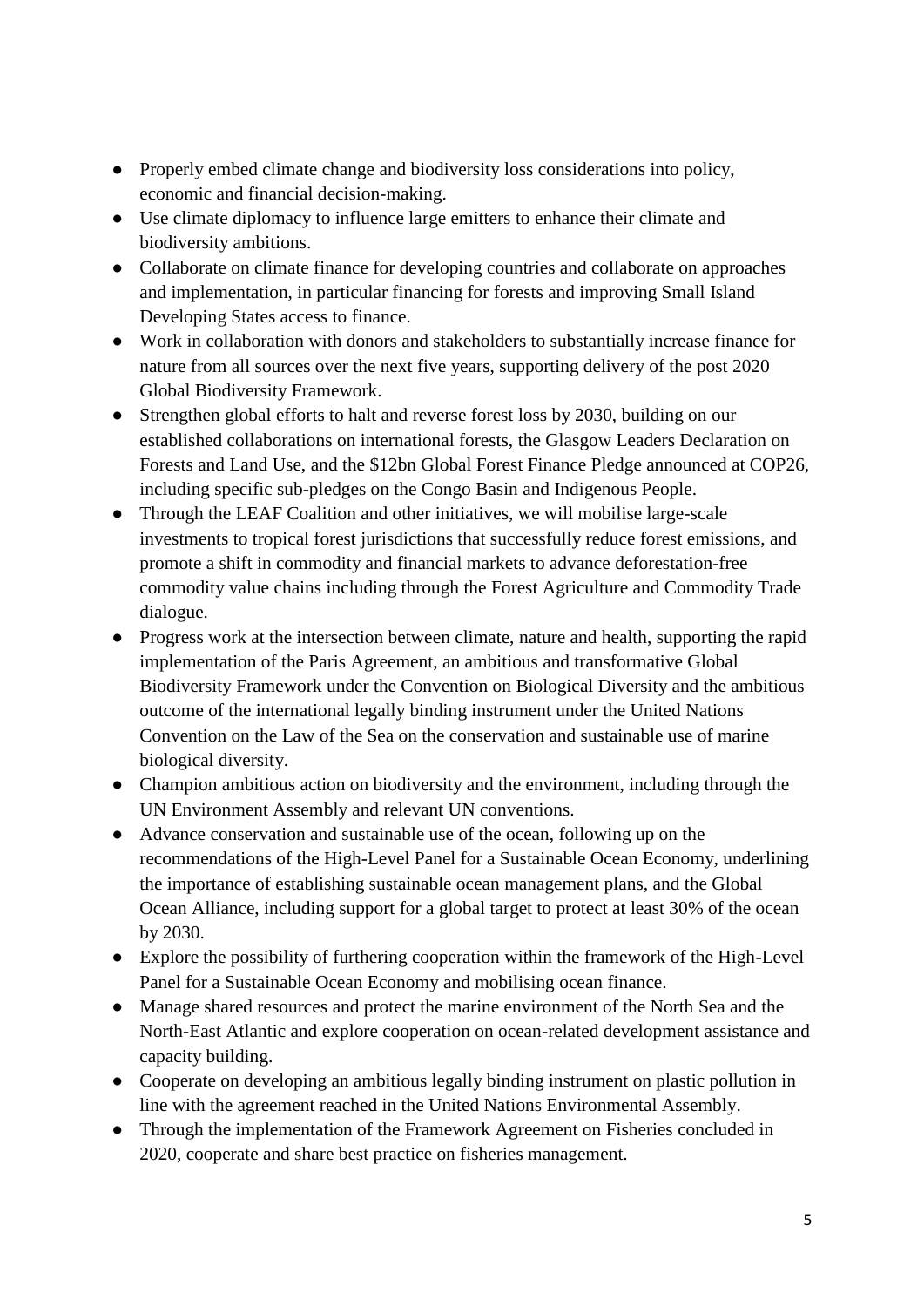#### **Research and innovation**

The United Kingdom and Norway aim to foster world-class research and innovation, enabling solutions to societal, economic, and ecological challenges we face nationally and globally. We are determined to:

- Facilitate collaboration between our universities, researchers, and other research institutions, including through the EU Framework Programme for Research and Innovation, Horizon Europe and efforts to increase student mobility.
- Facilitate collaboration between the UK Research and Innovation and Norwegian Research Council.
- Work together regionally and multilaterally, for example through Northern Europe Science Ministerial.
- Encourage collaboration on renewable energies, clean technologies, green mobility and other research areas contributing to the transition to a green economy.
- Enhance sharing of knowledge and expertise between British and Norwegian health and care systems.

#### **Culture and education**

Building on the already extensive cultural and educational exchanges between the two countries, the United Kingdom and Norway foresee to:

- Enhance mutual awareness and knowledge of British and Norwegian art and culture through close collaboration between cultural institutions and organisations.
- Encourage exchange and cooperation in the fields of education, science, and training.
- Identify ways of developing youth exchanges between the United Kingdom and Norway.
- Continue to promote people-to-people links and progress our shared priorities on entry and mobility of labour to encourage the flow of talent and ideas.

#### **Strategic dialogue and institutional exchanges**

We aim to meet regularly on a high political level to give strategic impetus to the bilateral cooperation and to foster an effective response to global, international, and European challenges.

The joint declaration should be supported by meetings between Ministers and State Secretaries as well as senior officials on sector specific issues.